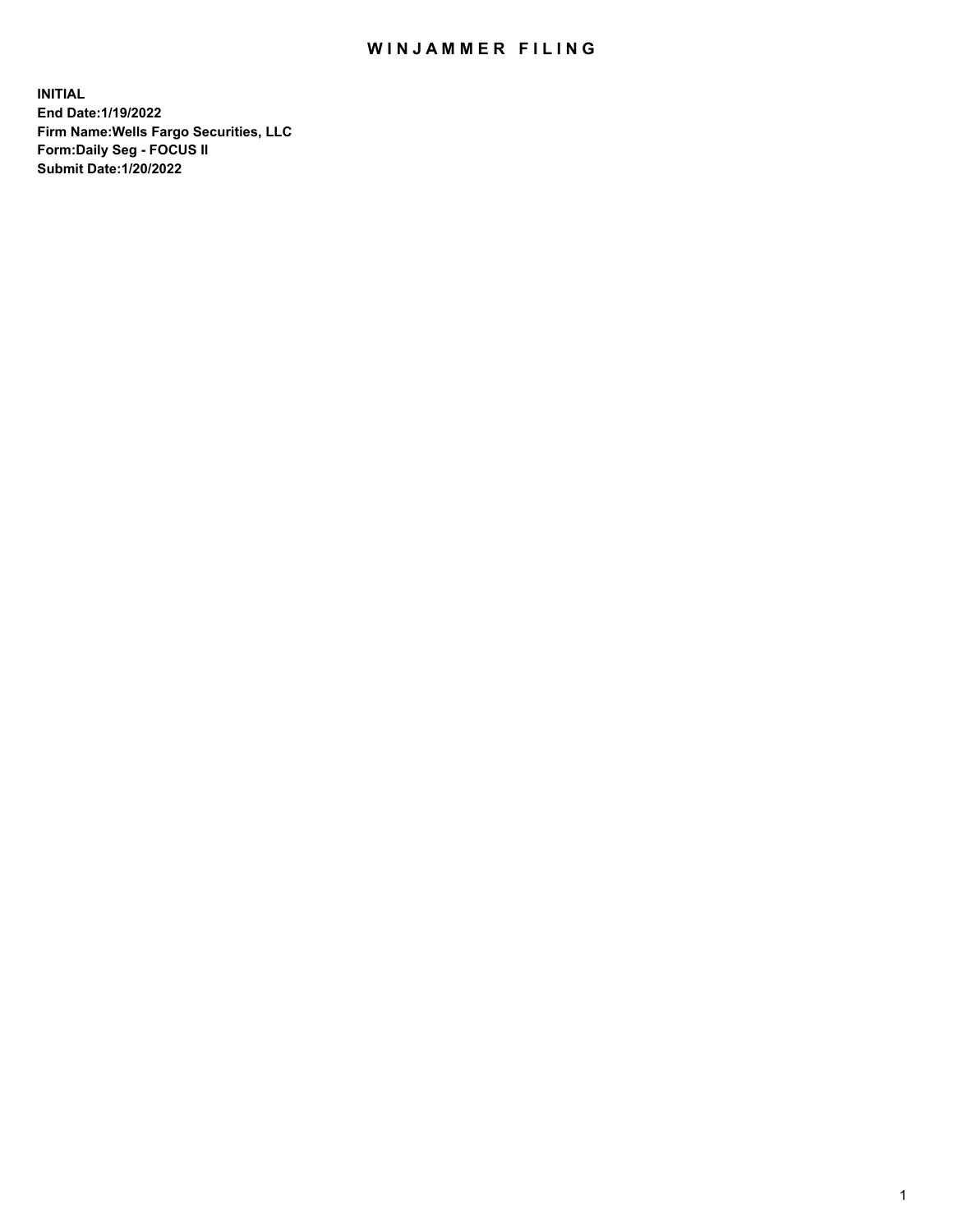**INITIAL End Date:1/19/2022 Firm Name:Wells Fargo Securities, LLC Form:Daily Seg - FOCUS II Submit Date:1/20/2022 Daily Segregation - Cover Page**

| Name of Company                                                                                                                                                                                                                                                                                                                | <b>Wells Fargo Securities LLC</b>                          |
|--------------------------------------------------------------------------------------------------------------------------------------------------------------------------------------------------------------------------------------------------------------------------------------------------------------------------------|------------------------------------------------------------|
| <b>Contact Name</b>                                                                                                                                                                                                                                                                                                            | <b>James Gnall</b>                                         |
| <b>Contact Phone Number</b>                                                                                                                                                                                                                                                                                                    | 917-699-6822                                               |
| <b>Contact Email Address</b>                                                                                                                                                                                                                                                                                                   | james.w.gnall@wellsfargo.com                               |
| FCM's Customer Segregated Funds Residual Interest Target (choose one):<br>a. Minimum dollar amount: ; or<br>b. Minimum percentage of customer segregated funds required:% ; or<br>c. Dollar amount range between: and; or<br>d. Percentage range of customer segregated funds required between:% and%.                         | 115,000,000<br><u>0</u><br>0 <sub>0</sub><br>00            |
| FCM's Customer Secured Amount Funds Residual Interest Target (choose one):<br>a. Minimum dollar amount: ; or<br>b. Minimum percentage of customer secured funds required:%; or<br>c. Dollar amount range between: and; or<br>d. Percentage range of customer secured funds required between:% and%.                            | 30,000,000<br><u>0</u><br>0 <sub>0</sub><br>0 <sub>0</sub> |
| FCM's Cleared Swaps Customer Collateral Residual Interest Target (choose one):<br>a. Minimum dollar amount: ; or<br>b. Minimum percentage of cleared swaps customer collateral required:% ; or<br>c. Dollar amount range between: and; or<br>d. Percentage range of cleared swaps customer collateral required between:% and%. | 340,000,000<br><u>0</u><br>00<br>00                        |

Attach supporting documents CH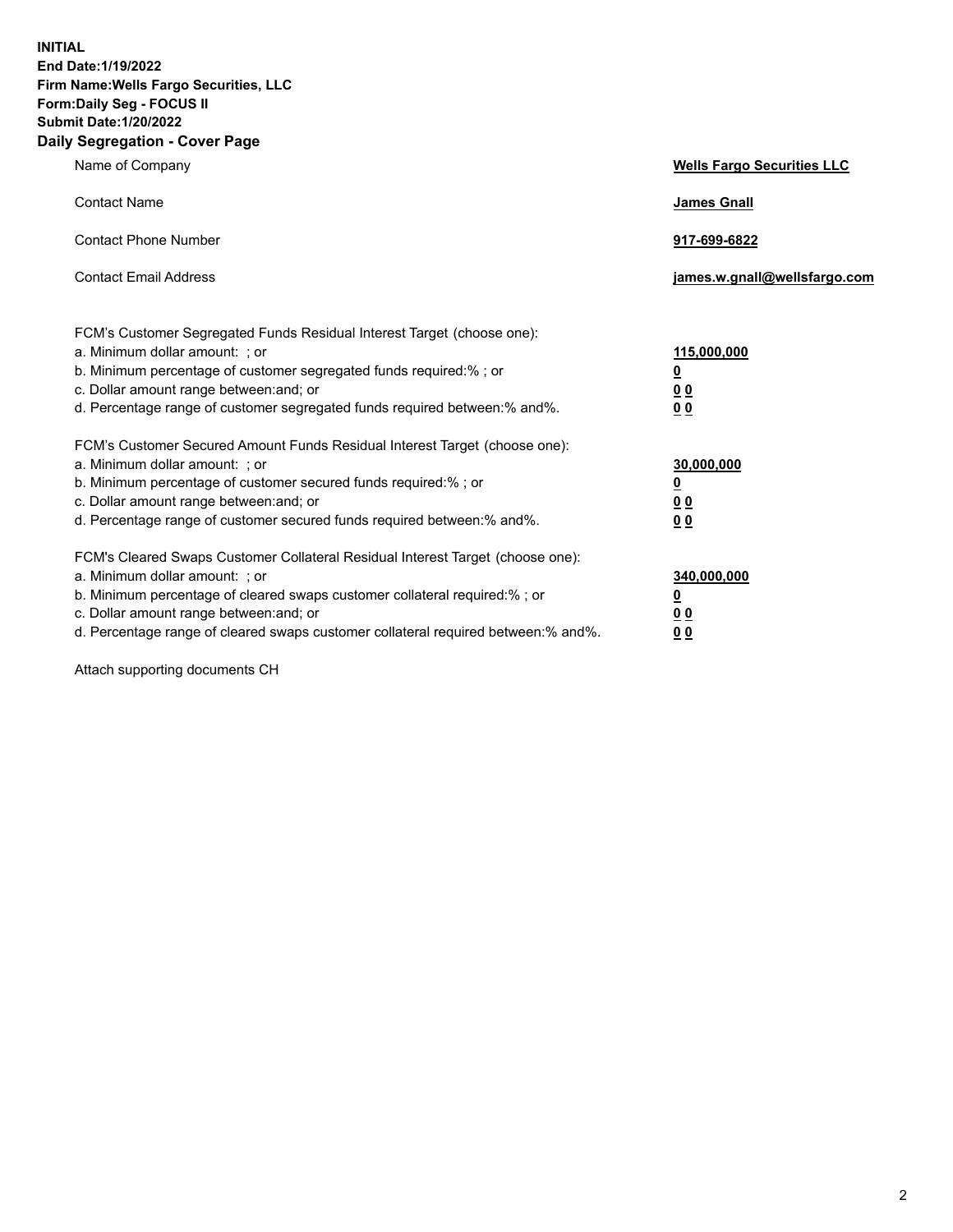**INITIAL End Date:1/19/2022 Firm Name:Wells Fargo Securities, LLC Form:Daily Seg - FOCUS II Submit Date:1/20/2022**

## **Daily Segregation - Secured Amounts**

|    | Foreign Futures and Foreign Options Secured Amounts                                         |                                  |
|----|---------------------------------------------------------------------------------------------|----------------------------------|
|    | Amount required to be set aside pursuant to law, rule or regulation of a foreign            | $0$ [7305]                       |
|    | government or a rule of a self-regulatory organization authorized thereunder                |                                  |
| 1. | Net ledger balance - Foreign Futures and Foreign Option Trading - All Customers             |                                  |
|    | A. Cash                                                                                     | 266,493,656 [7315]               |
|    | B. Securities (at market)                                                                   | 187,777,006 [7317]               |
| 2. | Net unrealized profit (loss) in open futures contracts traded on a foreign board of trade   | 4,694,473 [7325]                 |
| 3. | Exchange traded options                                                                     |                                  |
|    | a. Market value of open option contracts purchased on a foreign board of trade              | 3,233 [7335]                     |
|    | b. Market value of open contracts granted (sold) on a foreign board of trade                | $-2,446$ [7337]                  |
| 4. | Net equity (deficit) (add lines 1. 2. and 3.)                                               | 458,965,922 [7345]               |
| 5. | Account liquidating to a deficit and account with a debit balances - gross amount           | 4,436,420 [7351]                 |
|    | Less: amount offset by customer owned securities                                            | -4,372,778 [7352] 63,642 [7354]  |
| 6. | Amount required to be set aside as the secured amount - Net Liquidating Equity              | 459,029,564 [7355]               |
|    | Method (add lines 4 and 5)                                                                  |                                  |
| 7. | Greater of amount required to be set aside pursuant to foreign jurisdiction (above) or line | 459,029,564 [7360]               |
|    | 6.                                                                                          |                                  |
|    | FUNDS DEPOSITED IN SEPARATE REGULATION 30.7 ACCOUNTS                                        |                                  |
| 1. | Cash in banks                                                                               |                                  |
|    | A. Banks located in the United States                                                       | 151,453,466 [7500]               |
|    | B. Other banks qualified under Regulation 30.7                                              | 2,807,970 [7520] 154,261,436     |
|    |                                                                                             | [7530]                           |
| 2. | Securities                                                                                  |                                  |
|    | A. In safekeeping with banks located in the United States                                   | 138,430,599 [7540]               |
|    | B. In safekeeping with other banks qualified under Regulation 30.7                          | 0 [7560] 138,430,599 [7570]      |
| 3. | Equities with registered futures commission merchants                                       |                                  |
|    | A. Cash                                                                                     | 14,250,044 [7580]                |
|    | <b>B.</b> Securities                                                                        | 59,349,713 [7590]                |
|    | C. Unrealized gain (loss) on open futures contracts                                         | 29,153,295 [7600]                |
|    | D. Value of long option contracts                                                           | 3,233 [7610]                     |
|    | E. Value of short option contracts                                                          | -2,446 [7615] 102,753,839 [7620] |
| 4. | Amounts held by clearing organizations of foreign boards of trade                           |                                  |
|    | A. Cash                                                                                     | $0$ [7640]                       |
|    | <b>B.</b> Securities                                                                        | $0$ [7650]                       |
|    | C. Amount due to (from) clearing organization - daily variation                             | $0$ [7660]                       |
|    | D. Value of long option contracts                                                           | $0$ [7670]                       |
|    | E. Value of short option contracts                                                          | 0 [7675] 0 [7680]                |
| 5. | Amounts held by members of foreign boards of trade                                          |                                  |
|    | A. Cash                                                                                     | 6,212,483 [7700]                 |
|    | <b>B.</b> Securities                                                                        | 180,086,638 [7710]               |
|    | C. Unrealized gain (loss) on open futures contracts                                         | -14,209,006 [7720]               |
|    | D. Value of long option contracts                                                           | $0$ [7730]                       |
|    | E. Value of short option contracts                                                          | 0 [7735] 172,090,115 [7740]      |
| 6. | Amounts with other depositories designated by a foreign board of trade                      | $0$ [7760]                       |
| 7. | Segregated funds on hand                                                                    | $0$ [7765]                       |
| 8. | Total funds in separate section 30.7 accounts                                               | 567,535,989 [7770]               |
| 9. | Excess (deficiency) Set Aside for Secured Amount (subtract line 7 Secured Statement         | 108,506,425 [7380]               |
|    | Page 1 from Line 8)                                                                         |                                  |
|    |                                                                                             |                                  |

- 10. Management Target Amount for Excess funds in separate section 30.7 accounts **30,000,000** [7780]
- 11. Excess (deficiency) funds in separate 30.7 accounts over (under) Management Target **78,506,425** [7785]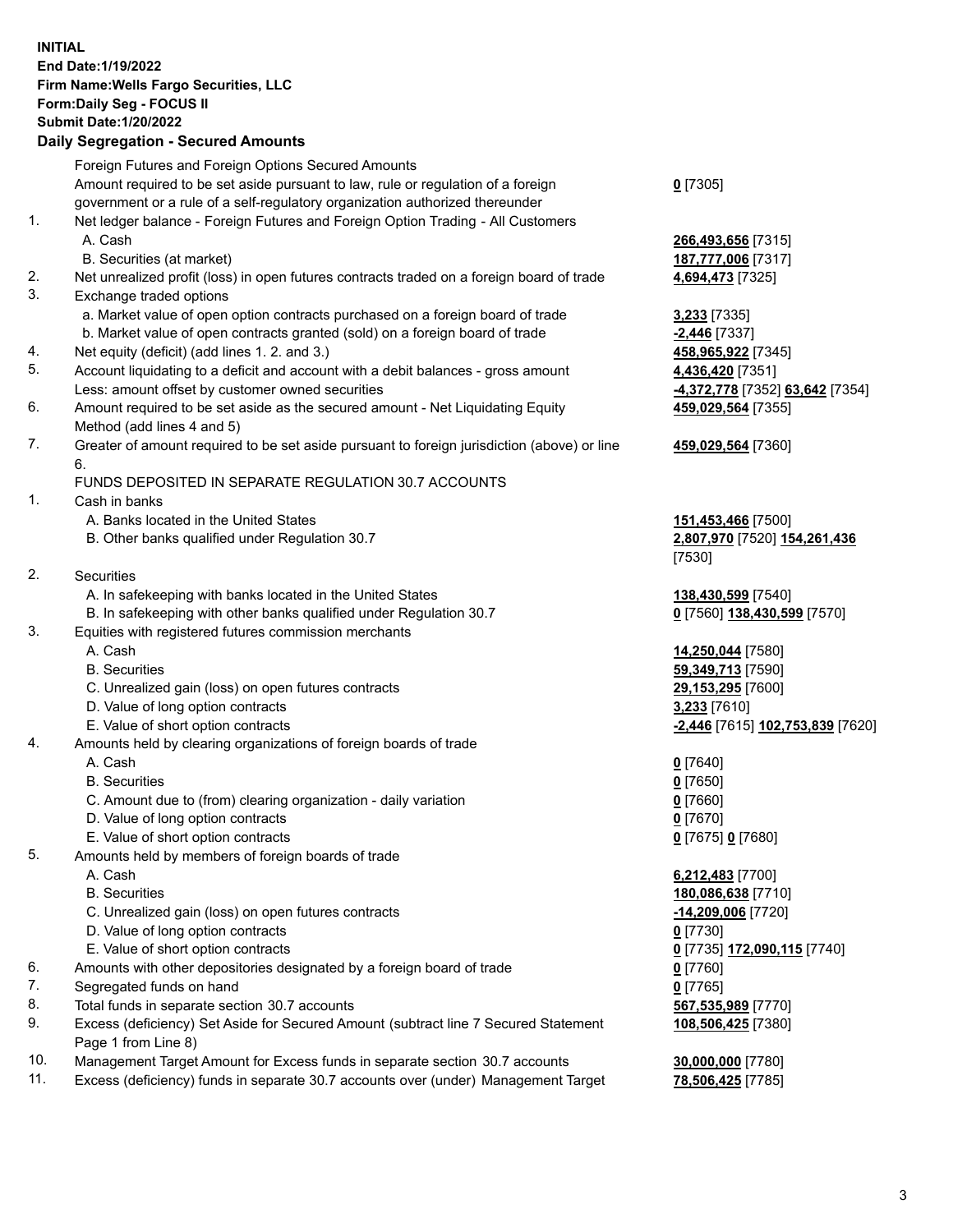**INITIAL End Date:1/19/2022 Firm Name:Wells Fargo Securities, LLC Form:Daily Seg - FOCUS II Submit Date:1/20/2022 Daily Segregation - Segregation Statement** SEGREGATION REQUIREMENTS(Section 4d(2) of the CEAct) 1. Net ledger balance A. Cash **2,952,871,467** [7010] B. Securities (at market) **1,961,555,161** [7020] 2. Net unrealized profit (loss) in open futures contracts traded on a contract market **237,846,840** [7030] 3. Exchange traded options A. Add market value of open option contracts purchased on a contract market **1,184,738,717** [7032] B. Deduct market value of open option contracts granted (sold) on a contract market **-1,139,593,508** [7033] 4. Net equity (deficit) (add lines 1, 2 and 3) **5,197,418,677** [7040] 5. Accounts liquidating to a deficit and accounts with debit balances - gross amount **92,800,656** [7045] Less: amount offset by customer securities **-87,066,493** [7047] **5,734,163** [7050] 6. Amount required to be segregated (add lines 4 and 5) **5,203,152,840** [7060] FUNDS IN SEGREGATED ACCOUNTS 7. Deposited in segregated funds bank accounts A. Cash **129,990,936** [7070] B. Securities representing investments of customers' funds (at market) **710,290,270** [7080] C. Securities held for particular customers or option customers in lieu of cash (at market) **91,160,496** [7090] 8. Margins on deposit with derivatives clearing organizations of contract markets A. Cash **2,716,913,366** [7100] B. Securities representing investments of customers' funds (at market) **149,241,073** [7110] C. Securities held for particular customers or option customers in lieu of cash (at market) **1,870,394,665** [7120] 9. Net settlement from (to) derivatives clearing organizations of contract markets **-65,005,729** [7130] 10. Exchange traded options A. Value of open long option contracts **1,184,738,717** [7132] B. Value of open short option contracts **-1,139,593,508** [7133] 11. Net equities with other FCMs A. Net liquidating equity **0** [7140] B. Securities representing investments of customers' funds (at market) **0** [7160] C. Securities held for particular customers or option customers in lieu of cash (at market) **0** [7170] 12. Segregated funds on hand **0** [7150] 13. Total amount in segregation (add lines 7 through 12) **5,648,130,286** [7180] 14. Excess (deficiency) funds in segregation (subtract line 6 from line 13) **444,977,446** [7190] 15. Management Target Amount for Excess funds in segregation **115,000,000** [7194]

16. Excess (deficiency) funds in segregation over (under) Management Target Amount Excess

**329,977,446** [7198]